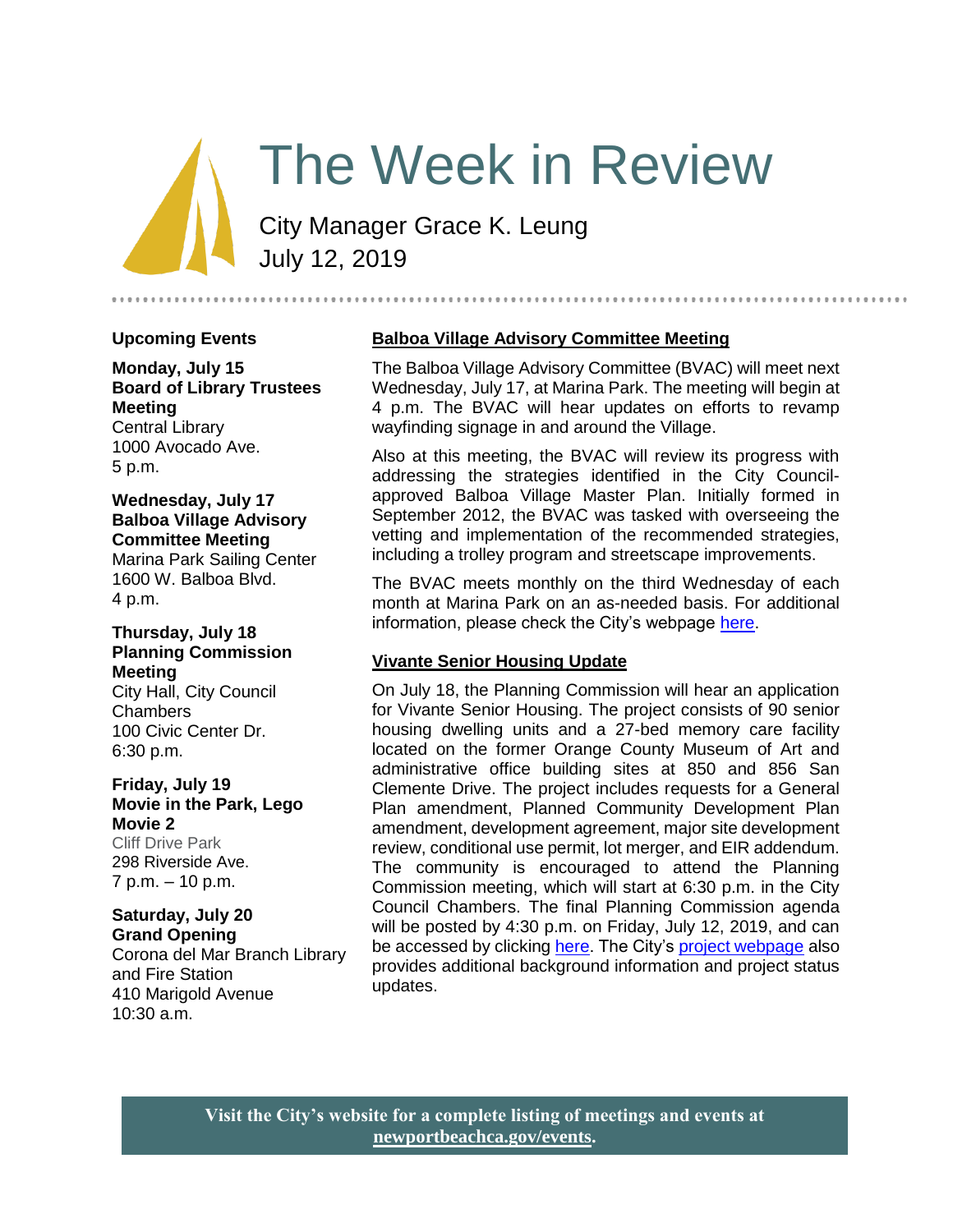#### **Monday, July 22 Homeless Task Force Special Meeting**

City Hall, Crystal Cove Conf. Room, 2D 100 Civic Center Drive 4 p.m. to 6 p.m.

#### **Monday, July 22 Aviation Committee Meeting**

City Hall, Community Room 100 Civic Center Drive 5 p.m.

# **Tuesday, July 23 City Council Meeting**

City Hall Council Chambers 100 Civic Center Drive 4 p.m.

#### **Thurs., July 25 Zoning Administrator Meeting**

City Hall, Corona del Mar Conference Room (Bay1E) 100 Civic Center Dr. 3 p.m.

# **Uptown Newport Open**

A temporary certificate of occupancy was issued for the South Building of Uptown phase 1 located at 4201 Jamboree Road. Uptown is permitted to operate their business center and phase their tenants' move in dates. This phase has released 94 units of various types in five stories with limited access to amenities as the building is being completed. The use of the business center allows the developer to write contractual agreements with tenants and conduct tours of the various models. The remainder of the South Building will be released in two phases to allow safe occupancy for the residents while the finishes are being completed.

# **Western Snowy Plover Plan Submitted**

The Planning Division has submitted the Western Snowy Plover Management Plan for East Balboa Peninsula Beaches (Plan) to the California Coastal Commission for their review. The Western Snowy Plover (WSP) is a federally designated threatened species and the United States Fish and Wildlife Service has designated the beach area between B and G Streets as critical habitat for the WSP. The area also contains protected native dune habitat.

The Plan includes provisions for habitat management and dune restoration that takes into account predator management, recreation management, municipal operations in and around the critical habitat, signage and public education. Finally, and most importantly, the Plan includes procedures for habitat monitoring and an adaptive management component that allows the Plan to be modified and adjusted to changing habitat and WSP population conditions observed through the monitoring.

The Plan was prepared by biologists from Glen Lukos Associates. However, the preparation was truly a collaborative effort that included input by the many City departments that work in and around the critical habitat area. The preparation of the plan also included input from residents and other interested groups received at three public meetings and through written correspondence.

Implementation of the Plan, which includes removal of the two fenced areas, requires approval of a Coastal Development Permit. City staff will now wait to hear from Coastal Commission staff regarding any suggested changes before advancing the Plan to a public hearing before the Coastal Commission. The Plan can be accessed on the City website at:<http://www.newportbeachca.gov/snowyplover>**.**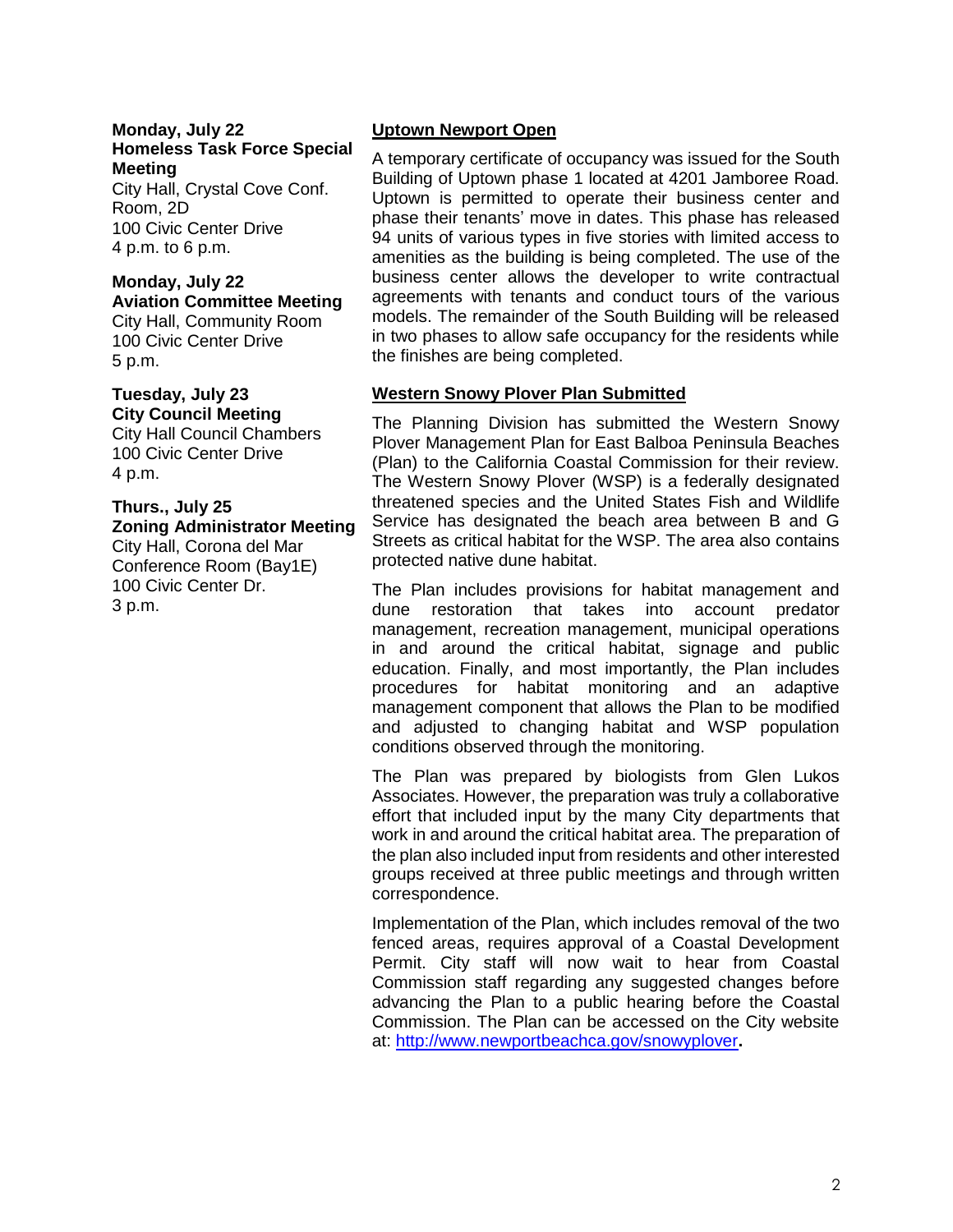# **East Ocean Front Encroachment Program**

The California Coastal Commission unanimously denied the City's request to establish a program where property owners along East Ocean Front in the Peninsula Point area could lease a 15-foot area in front of their properties from the City to have patios and landscaping. The significant funds that would have been raised would have supported public access improvements in the area as well as other program improvements for visitors to the area. The program was patterned after an identical and successful program the Commission authorized in 1992 for the West Newport area that led to public access improvements. The Commission cited concerns about impacts to the adjacent dune and Western Snowy Plover habitat, use of tidelands, sea level rise, and direct impact to public access by excluding the public from the specific area that would have been leased. They also determined the program would be antithetical to environmental justice principles, a new state-authorized consideration the Coastal Commission can apply to their decisions. What's next? Within 60 days, the City will file a Coastal Development Permit to remove and restore the unpermitted improvements installed on the beach by homeowners.

## **Natural Disasters**

As Southern California is on heightened earthquake alert, the time is now to get you, your family, and neighborhood prepared for any unexpected emergency. The City of Newport Beach encourages all community members to sign up for emergency alerts, [build a disaster](http://www.newportbeachca.gov/home/showdocument?id=56080)  [supply kit a](http://www.newportbeachca.gov/home/showdocument?id=56080)nd take the [City's Community Emergency Response Team \(CERT\) training.](https://www.newportbeachca.gov/government/departments/fire-department/life-safety-services-division/community-emergency-response-team-nbcert)

- Sign up to receive [City emergency alerts a](https://member.everbridge.net/index/453003085613900#/login)t [www.alertoc.com.](http://www.alertoc.com/)
- Build or purchase a disaster supply kit.
- Take the [City's Community Emergency Response Team](file:///C:/Users/gleung/AppData/Local/Microsoft/Windows/Temporary%20Internet%20Files/Content.Outlook/JWH28NZL/www.nbcert.org) training that teaches community members basic disaster preparedness skills, which can assist them during an emergency. [The next classes begin in September.](http://www.newportbeachca.gov/home/showdocument?id=62316) For more information on the CERT program [email](mailto:nbcert@nbfd.net) [nbcert@nbfd.net.](mailto:nbcert@nbfd.net)
- Attend the [Disaster Preparedness Expo on Saturday, September 7 from 10 a.m.](http://www.newportbeachca.gov/home/showdocument?id=64208) 2 p.m. at [the City Hall Civic Center,](http://www.newportbeachca.gov/home/showdocument?id=64208) hosted by the City.

To learn more, go to the City's website: Information pertaining to the City's disaster preparedness [program.](https://www.newportbeachca.gov/government/departments/fire-department/life-safety-services-division/disaster-preparedness-2806) The City provides disaster preparedness and hands only CPR training to any requesting group in the city. Email [nbcert@nbfd.net](mailto:%20nbcert@nbfd.net) to schedule your training.

# **Movie in the Park**

Movie in the Park season is in full swing with an exciting lineup of events over the remainder of the summer. The events feature crafts and games for kids, free popcorn and candy, and a popular movie for the family to enjoy on our gigantic inflatable movie screen at sundown. Bring a lawn chair and your favorite blanket for a movie under the stars.

- July 19 Cliff Drive Park Lego Movie 2
- August 23 Grant Howald Park Mary Poppins Returns
- September 20 Bayview Park Hotel Transylvania 3

#### **2018-19 Playground Improvement Projects**

The City recently renovated three playgrounds at Cliff Drive, Channel Place and Eastbluff Parks, just in time for summer fun. Cliff Drive received a new shade fabric. Channel Place and Eastbluff parks received new playground equipment. All the parks either received new rubber surfacing, sand or both. Ready, set, play!